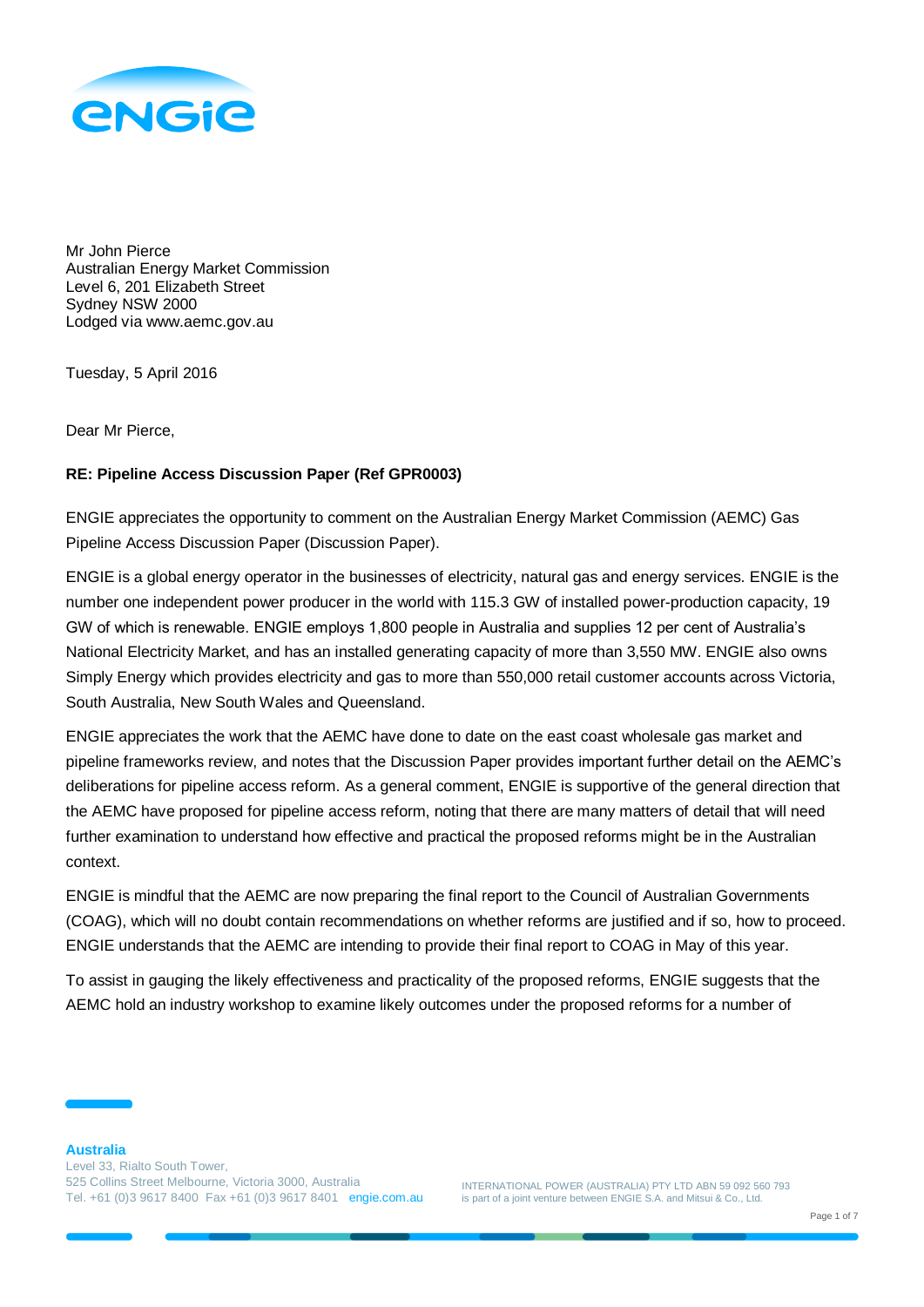

scenarios. If such a workshop were to go ahead, ENGIE would also suggest that the AEMC invite industry to nominate what particular scenarios would be most important for inclusion in the workshop agenda.

The benefit of holding a scenarios workshop would be that it would inform the AEMC and industry on the degree to which the proposed reforms might be able to overcome the deficiencies of the current arrangements, and also provide insight into what new challenges and issues might emerge. This information would then be useful for the AEMC in forming its final recommendations to COAG, and might also inform consideration of the optimum transition path from the current arrangements to the new.

ENGIE believes that the above workshop suggestion could also be adopted for the DWGM reform proposals, and we will include a similar comment in our submission to that discussion paper.

In terms of the reform process, ENGIE believes that although there is merit in the proposals put forward by the AEMC, further detailed design consideration is required before making a final decision to start an implementation process. ENGIE therefore suggests that in preparing its final report, the AEMC incorporate the need for further detailed design work into its recommendations to COAG.

ENGIE would then expect that if the COAG are of a mind to support the proposed reform pathway, they would then ask the AEMC to commence the detailed design specification work in collaboration with industry.

Turning to the specifics of the Discussion Paper, ENGIE notes that it deals with four key design considerations for pipeline access reform, and also presents a number of governance options to oversee implementation, ranging from an industry led process to a more typical law and rule change process. The remainder of this submission provides comment on the four key design considerations and implementation governance.

# **Standardisation of capacity products**

ENGIE agrees that standardisation of capacity products and certain other contract terms and conditions is likely to facilitate trading of these pipeline capacity instruments as participants will know in advance the nature of the capacity product and the contractual terms, and will be able to compare like for like when evaluating alternative opportunities.

Like many design elements, there is a compromise involved in seeking to standardise elements of gas transport agreements (GTA) and providing flexibility for counter parties to accommodate their specific needs. The need for bespoke GTA's may be more compelling where a pipeline provides services to a single participant, or where a participant's needs are unique. ENGIE believes that although there should be sufficient flexibility provided to these genuinely unique arrangements, there would need to be a regulatory mechanism in place to ensure that any such departure from the standard contract is justified.

One specific area that ENGIE believes needs to be carefully considered is standardisation of prudential arrangements. Typically prudential arrangements between counter parties are tailored to meet the specific needs and circumstances of each of the counter parties so that the risks from each party's perspective can be managed. In seeking to impose standardised arrangements for prudential management, it is possible that the potential contract parties might not be able to adequately meet their prudential risk management needs, and might therefore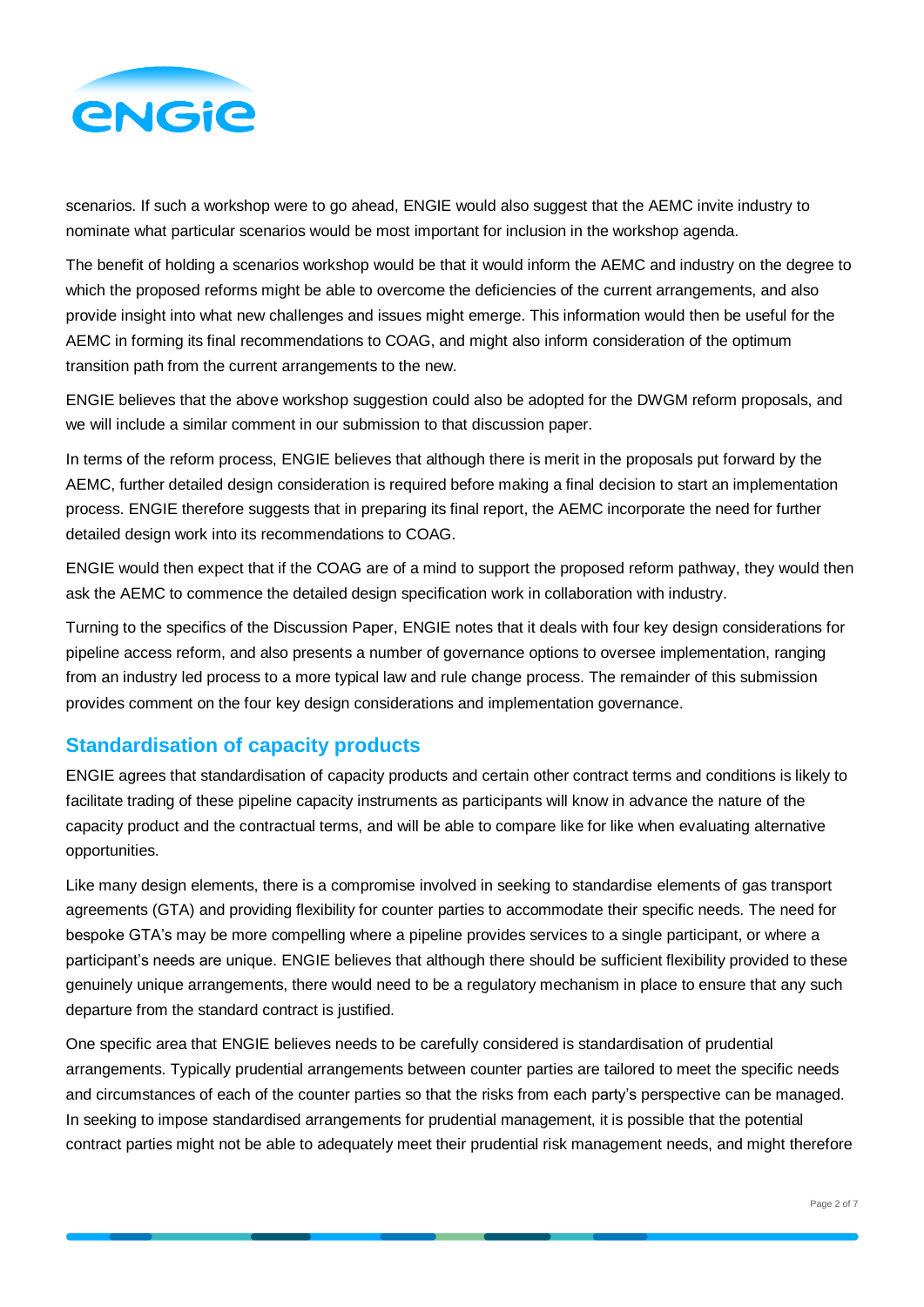

decide not to enter into a contract. It would be unfortunate if a mandatory standardised prudential clause prevented parties forming an agreement.

In terms of secondary contracts, a key consideration is whether to choose the current bare transfer method or the operational transfer as the template for a standardised arrangement. As explained in the Discussion Paper, a bare transfer is one where all terms and conditions are set out in an agreement between the primary capacity holder and the buyer, whereas in an operational transfer, this agreement contains only service, price and prudential agreements. An operational transfer requires the buyer to also have an agreement with the pipeline operator setting out operational terms and pipeline related provisions.

ENGIE is inclined to agree with the conclusions of the AEMC that operational transfers should be used as the template for the standard secondary trading instrument since this form of transfer provides greater anonymity for buyers of nominations and use of the pipeline, and it alleviates the primary capacity holder's costs administering the trade and monitoring of buyer's compliance with various obligations.

## **Secondary capacity trading platform**

ENGIE agrees that the changing nature of the east coast gas markets will require more dynamic trading options for pipeline capacity, and therefore supports the AEMC's objective for introducing standardised and streamlined secondary capacity trading mechanisms.

As noted in the Discussion Paper, both Jemena and APA have already introduced web based listing services where participants are able to notify the pipeline company of any capacity sought or available for sale. This information is then displayed on the web based portal where shippers are able to search for available capacity. Prices and contract terms are negotiated privately offline.

ENGIE appreciates the initiatives from both Jemena and APA to provide these web based listing services. Nevertheless, it seems that although there has been some take up of these services, they still require a degree of individual negotiation for each potential trade, which increases cost and complexity, and places the pipelines at the centre of trading arrangements.

ENGIE notes the Discussion Paper examination of the pros and cons of a listing service versus an exchange based trading platform. ENGIE agrees that ultimately, an exchange based on anonymous buy/sell orders for standardised products which are then matched by the exchange provides the most efficient and transparent mechanism. However, ENGIE also notes that if a standardised operational transfer agreement is established and adopted by all pipeline operators, then an expanded listing service encompassing all major pipelines may provide a more cost effective mechanism for shippers seeking short-term capacity.

ENGIE suggests that a transitional reform path might be for the standardised operational transfer agreement to be established and then establish a single consolidated listing service portal that includes all pipeline operators, and that are all based on the standardised operational transfer agreement, thus limiting the need for bilateral negotiation.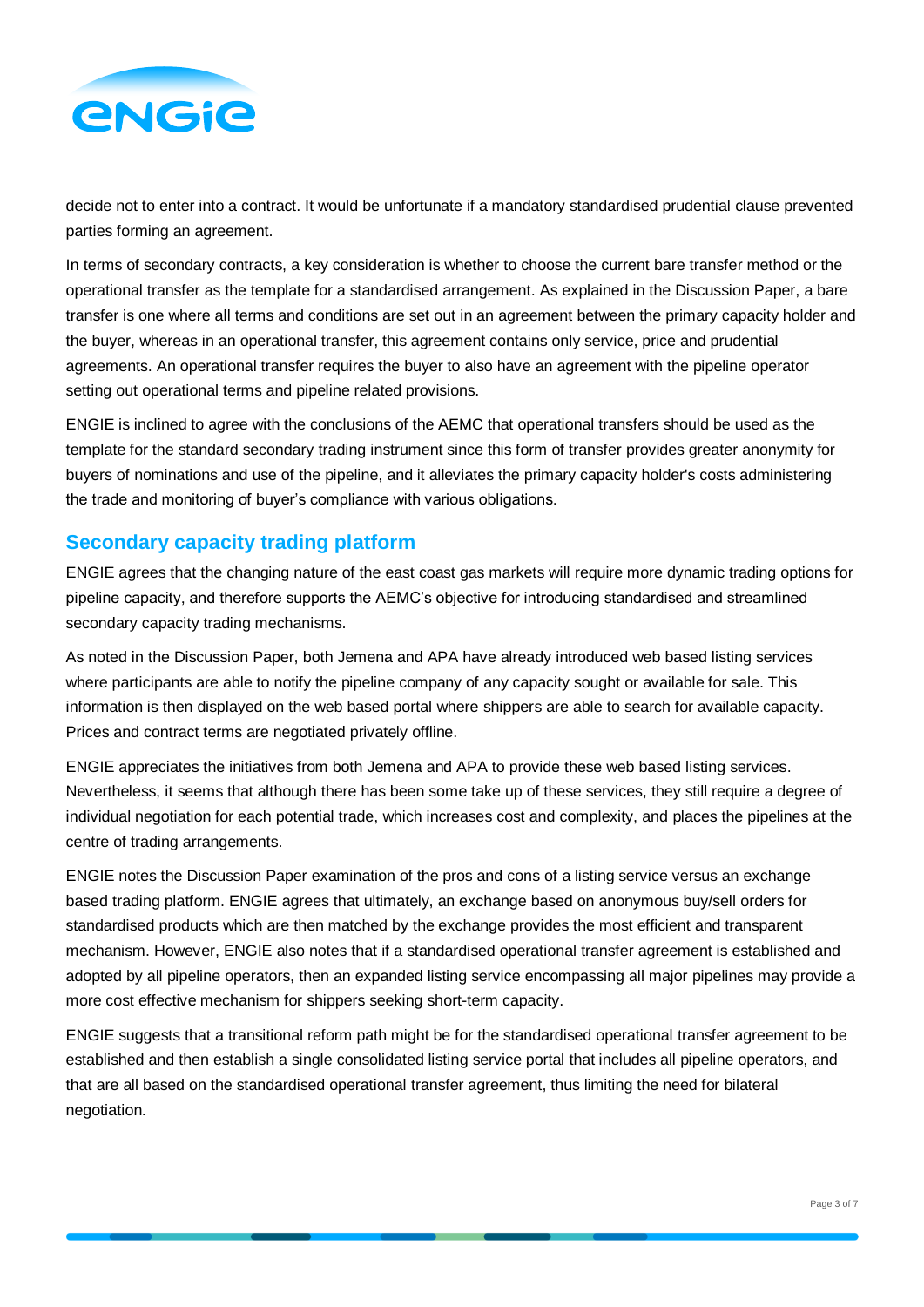

After a period of time, the decision could then be taken to move from the consolidated listing service to a single exchange based trading arrangement. This would then provide the platform to include other services such as exchange based hub services.

Once an exchange based trading platform is established, ENGIE agrees with the AEMC that it will be necessary for participants to enter into an exchange agreement, noting that it will be important that the cost and complexity of such an agreement needs to be commensurate with the needs of small participants that might only have the need to trade capacity occasionally.

## **Day-ahead auction**

ENGIE is favourable to the idea of providing a mechanism for the daily auction of surplus pipeline capacity, as this is likely to improve gas trading liquidity leading to more efficient utilisation of gas and infrastructure.

It is likely that in many cases, shippers will be seeking pipeline capacity between two or more particular points which may or may not coincide with a particular pipeline. Rather than having to purchase capacity for an entire pipeline when only a particular sectional element is of interest, a shipper should have the option of bidding for capacity on the section of sections of pipeline capacity that are of relevance to its business.

In addition, rather than having to bid for multiple pipeline sections individually which carries the risk that the shipper may not be successful in obtaining the point to point capacity that it requires, it is better to provide a combinatorial auction which allows a participant to bid for the entire pipeline path (point to point) that it is seeking.

ENGIE notes the comments contained in the discussion paper regarding the interaction between the short term trading market (STTM) nomination times and the pipeline capacity auction, and the AEMC's proposal to utilise the existing market schedule variations mechanism of the STTM to allow a participant to adjust its schedule to remain in keeping with its pipeline capacity.

ENGIE suggests that rather than rely on market schedule variations to adjust STTM nominations following the pipeline capacity auction, the STTM nomination process could be better integrated with the pipeline capacity auction. For example, the STTM nomination made at 12:00 noon could be treated as 'provisional' (where parties make assumptions about pipeline capacity auction outcomes), and then an STTM nomination 'true up' could occur immediately after pipeline auction concludes after 6:00 pm.

The Discussion Paper includes consideration of the interaction between the proposed capacity auction and the existing pipeline capacity nomination and re-nomination rights. This interaction is particularly important for businesses that have a gas requirement that can change quickly and substantially with little or no warning. The most obvious example are operators of peaking gas power generators (GPG) that can be called on by the dynamic national electricity market with as little as five minutes notice.

For example, suppose that the electricity market forecasts indicate to a GPG operator that it's gas generators are not expected to operate during the upcoming gas day, and GPG operator provides gas nominations accordingly. Then part way through the gas day, there is a significant change in the electricity market (for example, a large generator trips) and the electricity market then signals for the GPG operator to start its peaking gas generator. Under existing arrangements, the GPG operator is able to immediately start its peaking gas generator even though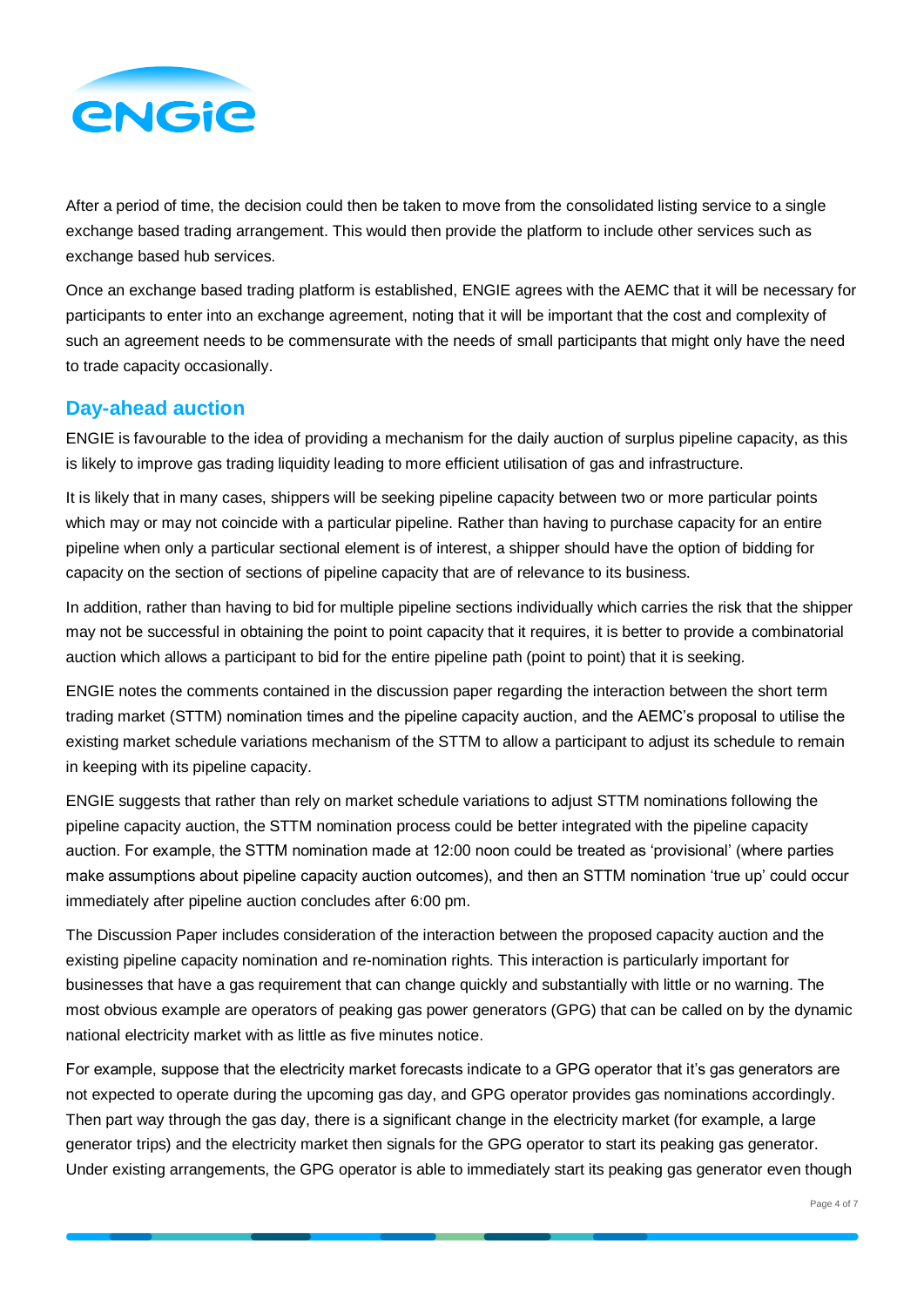

it has not nominated the gas use. ENGIE understands that in most cases, GPG operators will have specific provisions written into their gas contracts to ensure this capability.

This ability to start peaking gas generators at little or no notice is absolutely vital to the security and reliability of the electricity market, and is fundamental to GPG operators being able to provide cap contracts as hedges against high spot prices in the electricity market. It is also possible that other large gas users in other industries have similar needs for short notice peaking gas.

Under the proposed capacity auction, the pipeline operator would offer any un-nominated capacity for auction, with the potential result that GPG operators (and other similar gas users) may no longer have access to the short notice capacity that they depend upon. The AEMC have outlined five options in response to this issue, although ENGIE is not convinced that any of the suggested options will be effective.

One option would devalue the auctioned capacity to the status of "interruptible", so that it could be called back in the event that a GPG operator suddenly needed it. ENGIE believes that devaluing the auctioned capacity product in this way is likely to be a deterrent for parties that might otherwise be interested in purchasing short term capacity, and could therefore undermine the liquidity of the auction. In any case, ENGIE is not convinced that this would resolve the core issue for the GPG operator. For example, suppose that un-nominated capacity was sold at auction as interruptible capacity, and the purchaser then commences to flow gas as per its entitlement. Towards the end of the gas day, the purchaser has almost exhausted its gas entitlement, and at that point, the GPG operator suddenly receives a signal from the electricity market to start its peaking gas generator. It is possible that at this point in time, there is no further gas capacity left in the pipeline, and the GPG is unable to start its generator. In this scenario, the GPG operator would be disadvantaged by the fact that its unexpected requirement occurred late in the gas day.

Another option proposed by the AEMC is effectively to go ahead with a proposed auction for firm capacity, and leave it for the GPG operators to fend for themselves. This is not a solution at all, but simply ignores the issue. ENGIE urges the AEMC to ensure that whatever new arrangements are proposed for daily auction of pipeline capacity, that suitable accommodation is maintained for these specific and vital gas users.

The other options proposed by the AEMC are variations on the above two extremes, but each suffers to a greater or lesser extent from the deficiencies outlined in the preceding paragraphs.

ENGIE would like to offer a potential alternative option for resolving this issue as follows. The option for certain gas users to be able to maintain an amount of "reserve capacity" should be included in the standard GTA clauses. This option would then be available to be taken up by GPG operators and other gas users that have a need to be able to change their gas requirements at very short notice. This reserve capacity would be able to be priced separately to other "standard capacity", and would include relaxed obligations for nomination. Any contracted "reserved capacity" would then be exempt from the day ahead auction, and the pipelines would be contractually bound to ensure that the reserve capacity requirements were maintained at all times.

The final point that ENGIE would like to comment on in relation to the daily auction as outlined in the Discussion Paper relates to the allocation of the auction revenue.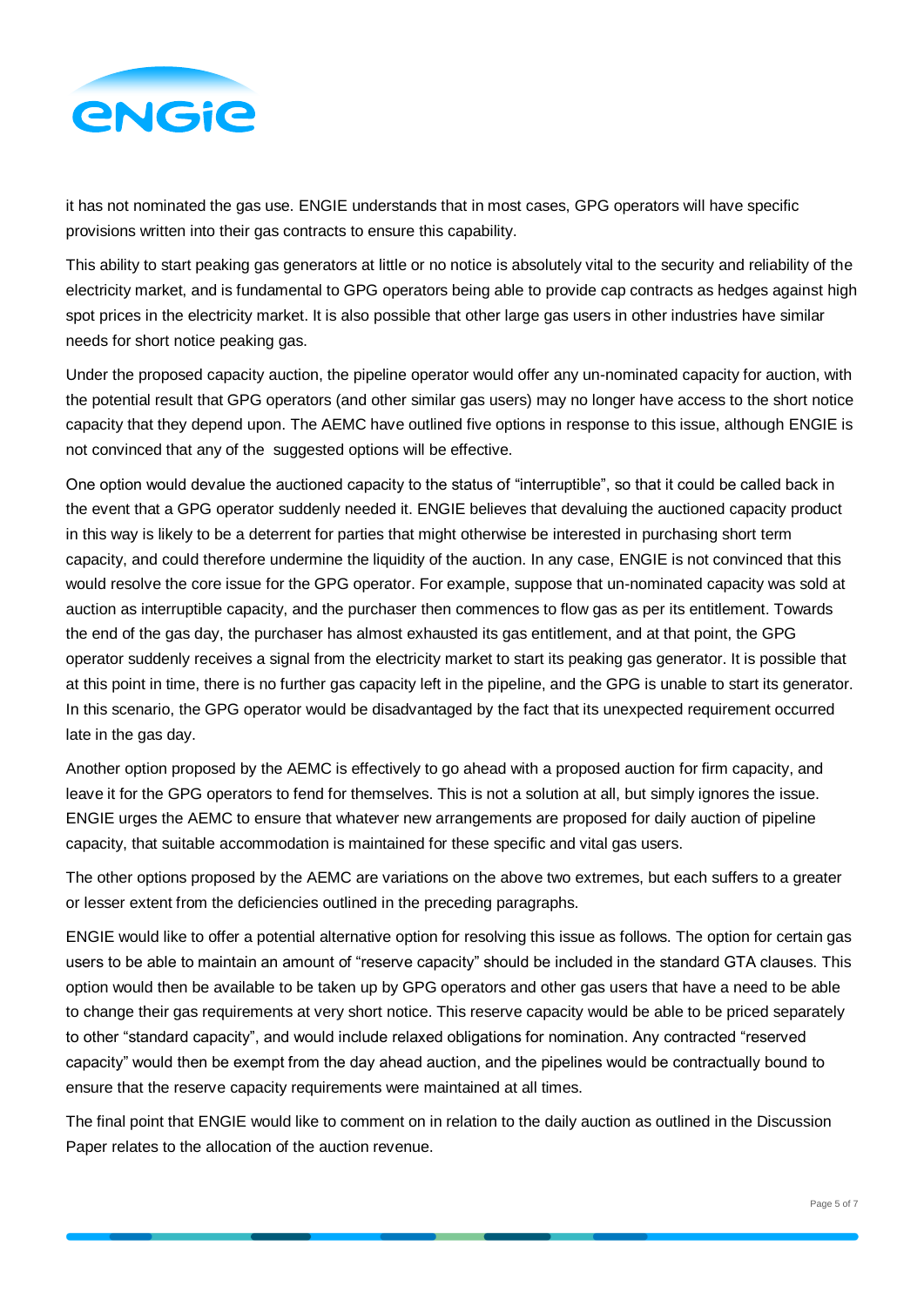

The AEMC Discussion Paper states that a shipper should not receive revenue from the day ahead auction so as to ensure that the shipper has an incentive to sell surplus capacity prior to the auction. This statement is somewhat confusing since the daily auction is being proposed as the mechanism to enable shippers to provide surplus capacity to be offered for sale. Suggesting that shippers should endeavour to sell surplus capacity via an alternative mechanism prior to the auction seems to undermine the purpose of the auction itself. If participants did start trading surplus capacity ahead of the auction then it would negatively impact on the liquidity of the day ahead auction.

In any event, it is unlikely that shippers will always know exactly what their capacity requirements will be more than one day in advance, and are therefore unlikely to be in a position to sell capacity more than one day in advance. The daily auction is the appropriate mechanism for shippers to determine their capacity needs and then decide what (if any) capacity is surplus to their requirements, and can therefore be made available for the daily auction.

ENGIE agrees that a portion of the auction revenue needs to be directed towards covering the costs of establishing and running the auction process itself, but beyond that, the auction revenue should be allocated to the shipper that has sold its capacity rights. To allocate this revenue to the pipeline would represent a double dip for the pipeline, who is already receiving payment from the primary shipper for the capacity that is being auctioned.

# **Publication of key information**

ENGIE is supportive of the objective to provide improved transparency of gas market trading opportunities and transactions, with the proviso that no party should be burdened with unjustifiable compliance costs, and that confidential information is handled appropriately.

The need to provide adequate protection for confidentiality is particularly important where a limited number of participants are active on a particular pipeline, with the result that even when aggregated, individual participant information could potentially be inferred. In these cases, ENGIE suggests that aggregation is broadened so that individual participant information is protected.

#### **Implementation governance**

ENGIE notes the implementation governance model proposed by APA and Jemena as outlined in the Discussion Paper, which is described as an "Industry led" approach. ENGIE is not convinced that the approach as described will provide a uniform set of arrangements across all pipelines, which is ultimately what this east coast gas market reform should deliver. Any proposal that may result in the continuation of different mechanisms for different pipelines, as determined by the pipeline operators, is not likely to deliver the objectives as set out by COAG for this review.

ENGIE supports an implementation process which includes a full range of inputs from the gas industry, inclusive of pipeline operators, shippers, gas users and the market operator. To ensure that such industry input is appropriately governed, ENGIE believes that the overall policy and rules need to be set out in advance by the AEMC and COAG, and where appropriate, an industry group as outlined above could then be tasked with designing the mechanics of the agreements, procedures and trading mechanisms.